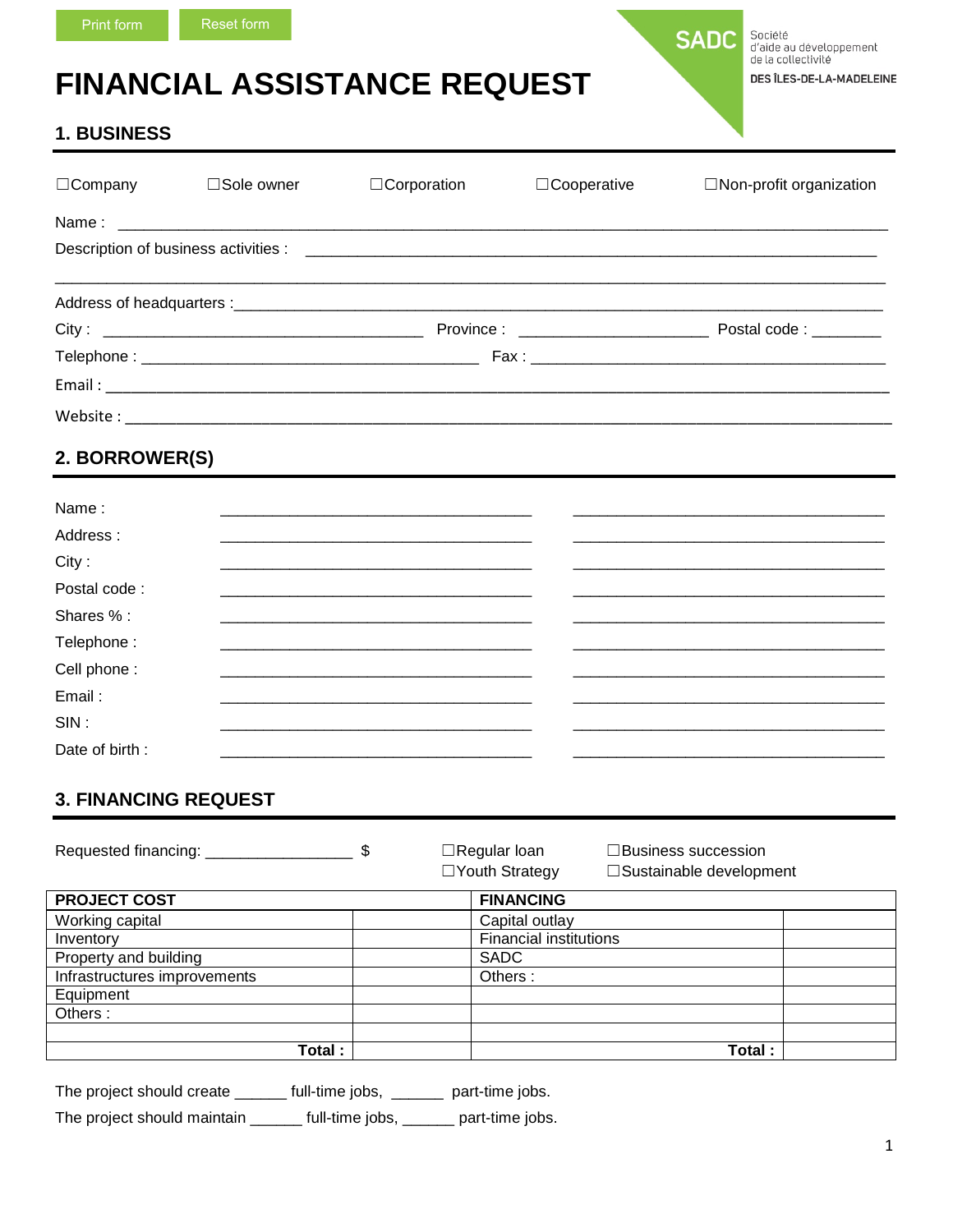#### **4. OTHER PARTIES**

The business agrees to immediately inform the SADC des Îles if at any time during the period under which the present request is being taken into consideration, there are contacts, negotiations or offers on the part of and/or with current or future third parties, lenders or investors.

#### **5. DECLARATION**

There is at present no current or pending legal action or procedure to any court, commission or government agency and, in addition, there are no legal proceedings against the business for non execution, except:

\_\_\_\_\_\_\_\_\_\_\_\_\_\_\_\_\_\_\_\_\_\_\_\_\_\_\_\_\_\_\_\_\_\_\_\_\_\_\_\_\_\_\_\_\_\_\_\_\_\_\_\_\_\_\_\_\_\_\_\_\_\_\_\_\_\_\_\_\_\_\_\_\_\_\_\_\_\_\_\_\_\_\_\_\_\_\_\_\_\_\_\_\_\_\_\_

\_\_\_\_\_\_\_\_\_\_\_\_\_\_\_\_\_\_\_\_\_\_\_\_\_\_\_\_\_\_\_\_\_\_\_\_\_\_\_\_\_\_\_\_\_\_\_\_\_\_\_\_\_\_\_\_\_\_\_\_\_\_\_\_\_\_\_\_\_\_\_\_\_\_\_\_\_\_\_\_\_\_\_\_\_\_\_\_\_\_\_\_\_\_\_\_

Past bankruptcy : ☐Yes Date : \_\_\_\_\_\_\_\_\_\_\_\_\_\_\_\_\_\_\_\_\_\_\_\_\_

☐No

If applicable, the terms of any authorized financial assistance shall be outlined in a letter of offer to be submitted to the business.

These declarations are made for the purpose of obtaining financial assistance from the SADC des Îles and are, to the best of our knowledge, accurate and true in all respects. The business agrees that any additional information required by the SADC des Îles shall be submitted before the request for financial assistance can be taken into consideration.

\_\_\_\_\_\_\_\_\_\_\_\_\_\_\_\_\_\_\_\_\_\_\_\_\_\_\_\_\_\_\_\_\_\_\_\_\_\_\_\_\_ \_\_\_\_\_\_\_\_\_\_\_\_\_\_\_\_\_\_\_\_\_\_\_\_\_\_\_\_\_\_\_\_\_\_\_\_\_\_\_\_  $\overline{\text{Signature of 1}^{\text{st}} \text{ sponsor}}$  Signature of  $2^{\text{nd}} \text{ sponsor}$ 

\_\_\_\_\_\_\_\_\_\_\_\_\_\_\_\_\_\_\_\_\_\_\_\_\_\_\_\_\_\_\_\_\_\_\_\_\_\_\_\_ \_\_\_\_\_\_\_\_\_\_\_\_\_\_\_\_\_\_\_\_\_\_\_\_\_\_\_\_\_\_\_\_\_\_\_\_\_\_\_\_ Date **Business**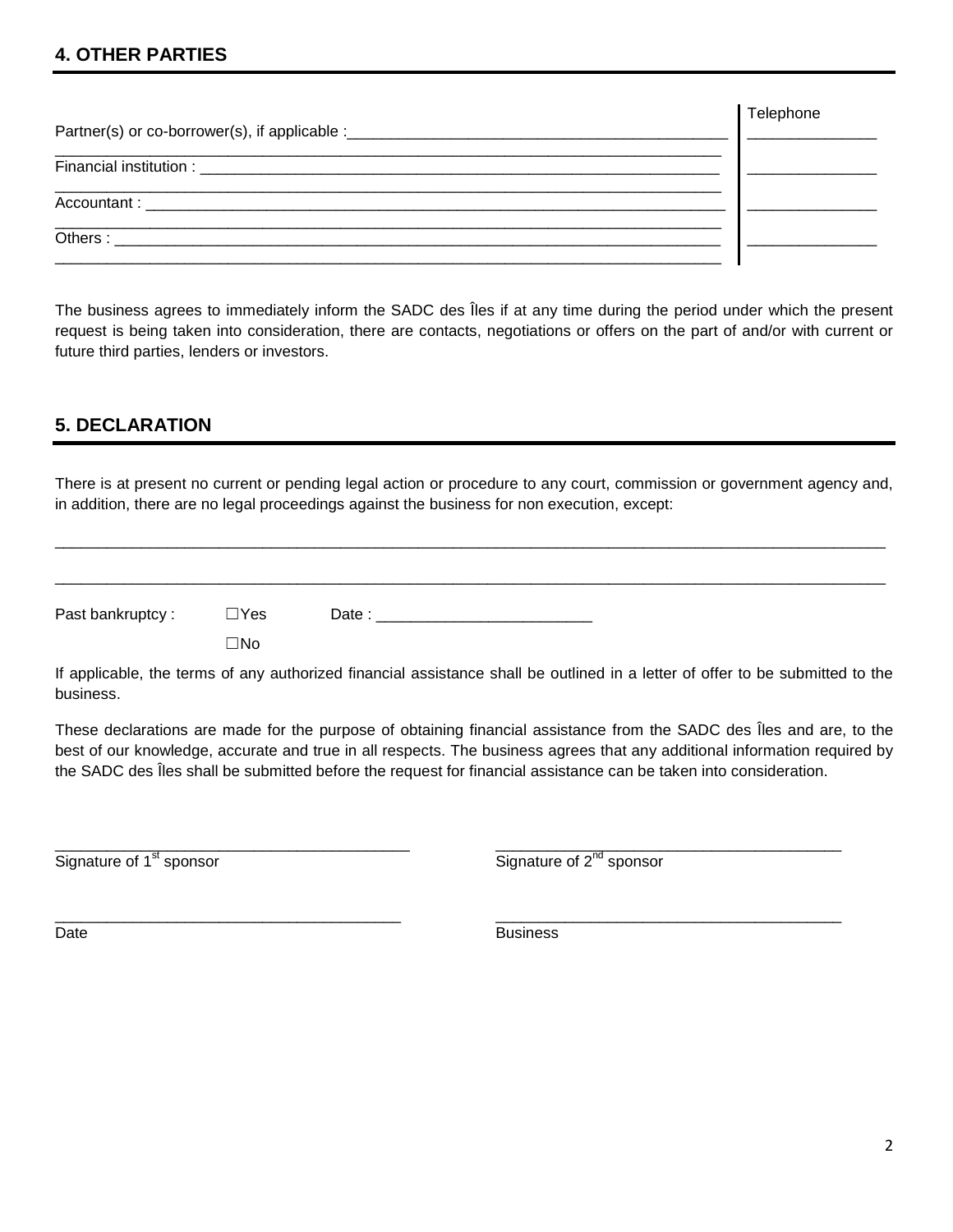#### **6. APPLICANT'S AUTHORIZATION**

| I, the undersigned (borrower) |    |     |    |        |    |       |     |                                                 |      |    | declare myself to be duly |
|-------------------------------|----|-----|----|--------|----|-------|-----|-------------------------------------------------|------|----|---------------------------|
| authorized                    | tΟ | act | on | behalt | οt | (name | and | corporate                                       | name | 0t | business)                 |
|                               |    |     |    |        |    |       |     | hereby request assistance of the SADC des lles. |      |    |                           |

I declare to be acting on my personal behalf and on that of the business as regards the signing of the present document.

I hereby authorize the SADC to carry out with any individual, commercial concern, organization or institution, all forms of enquiry that it may deem necessary.

I hereby authorize the SADC to obtain or exchange personal information from or with any personal information officer for the purpose of establishing or verifying my financial situation. This authorization is valid for the period preceding the obtaining of credit as well as for the entire period during which the file is active with the SADC.

I am aware that the request I am submitting to the SADC may not necessarily be approved. Any steps I may take or decisions I may make prior to obtaining the SADC's decision are my full and entire responsibility.

I renonce any legal action against the SADC as regards damages related to any advice that the SADC and/or its representatives may have given me in good faith and recognize that the present request constitutes in no way an obligation on the part of the SADC.

I authorize Canada Economic Development to verify the use that will be made of the SADC's financial assistance.

| Signature of 1 <sup>st</sup> sponsor                                           | Signature of $2^{nd}$ sponsor |                            |
|--------------------------------------------------------------------------------|-------------------------------|----------------------------|
| I authorize SADC to use my email for the purpose of monitoring and information |                               | $\Box$ Yes<br>$\square$ No |
|                                                                                |                               |                            |
|                                                                                |                               |                            |
|                                                                                |                               |                            |
|                                                                                |                               |                            |
| information obtained in mounting and presenting this project.                  |                               |                            |
|                                                                                |                               |                            |
|                                                                                |                               |                            |
|                                                                                |                               |                            |